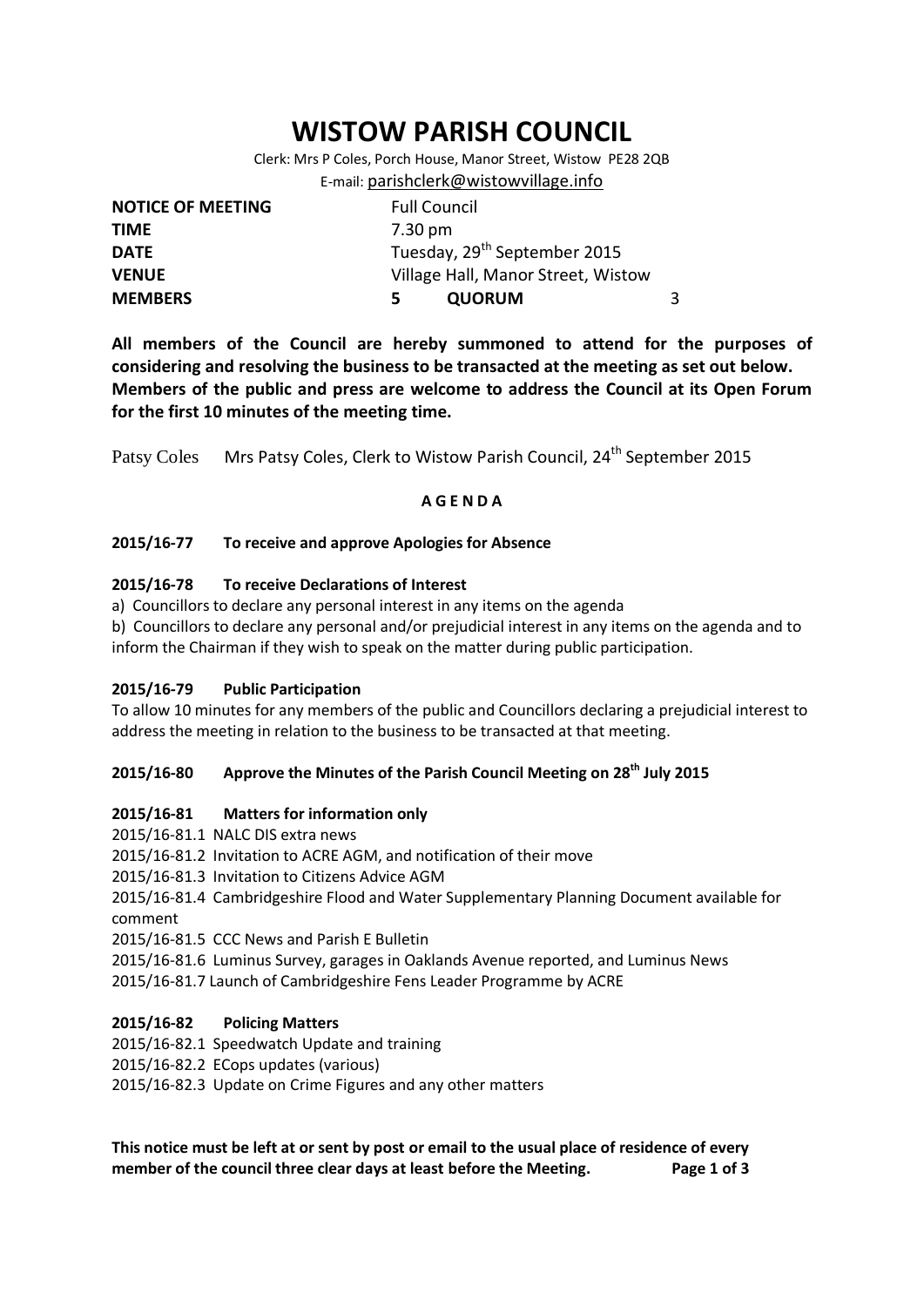#### Page 2

**2015/16-83 To receive reports from County and District – Mr M Tew, Mr P Bucknell and Mrs A Curtis**

Apologies have been received from Mr Bucknell and Mrs Curtis

## **2015/16-84 Finance**

a) to approve the Financial Statement and Cashflow for August/September b) to approve payment of outstanding amounts Paid in August

| Clerk's salary              | £155.03 (18 hours at £8.613)  |
|-----------------------------|-------------------------------|
| Clerk's expenses            | £12.58 (£2.58 post, £10 comp) |
| CGM grass cutting           | £675.00                       |
| CCC, removal of PC1         | £174.89                       |
| Payable in September        |                               |
| Zen Internet renewal        | £69.44                        |
| CGM grass cutting           | £675.00                       |
| Insurance renewal           | £740.57                       |
| Clerk's salary              | £211.00                       |
| Clerk's expenses            | £ 11.08                       |
| PKF Littlejohn audit costs  | £120.00                       |
| <b>HDC Warbler printing</b> | £ 15.58                       |
| LGS Services, payroll       | £ 19.80                       |

2015/16-84 c) Annual Audit is now concluded and paperwork has been received back from PKF Littlejohn. A notice is to be posted on the board with the opportunity of inspection.

- 2015/16-84 d) Precept forms have been received, this will be discussed at the next meeting.
- 2015/16-84 e) Review of signatories following Dr Farrar's resignation

# **2015/16-85 Correspondence**

- 2015/16-85.1 Email from resident regarding Secret Garden Party, and response from Mrs Curtis
- 2015/16-85.2 Email regarding accident with bike on Mill Road
- 2015/16-85.3 Complaint from a resident against a Parish Councillor
- 2015/16-85.4 Letter regarding free trees for Parishes
- 2015/16-85.5 Request from Ruth Gunton to complete a survey to do with Neighbourhood Plans

# **2015/16-86 To consider any Planning Applications received**

- 2015/16-86.1 None received
- 2015/16-86.2 Robert Gregory from Rose Homes, Whittlesey invited to present proposals for Mrs Bance's land on corner of Mill Road and Parsonage Street, unable to attend.
- 2015/16-86.3 Outcome of Appeal on land next to Thatched Cottage on Church Street
- 2015/16-86.4 Invite from Bury PC to share planning training

# **2015/16-87 Highways Report/Traffic Matters**

2015/16-87.1 Review of MVAS purchase, Speedwatch kit and Local Projects funding 2015/16-87.2 Any other outstanding issues

**This notice must be left at or sent by post or email to the usual place of residence of every member of the council three clear days at least before the Meeting. Page 2 of** 3